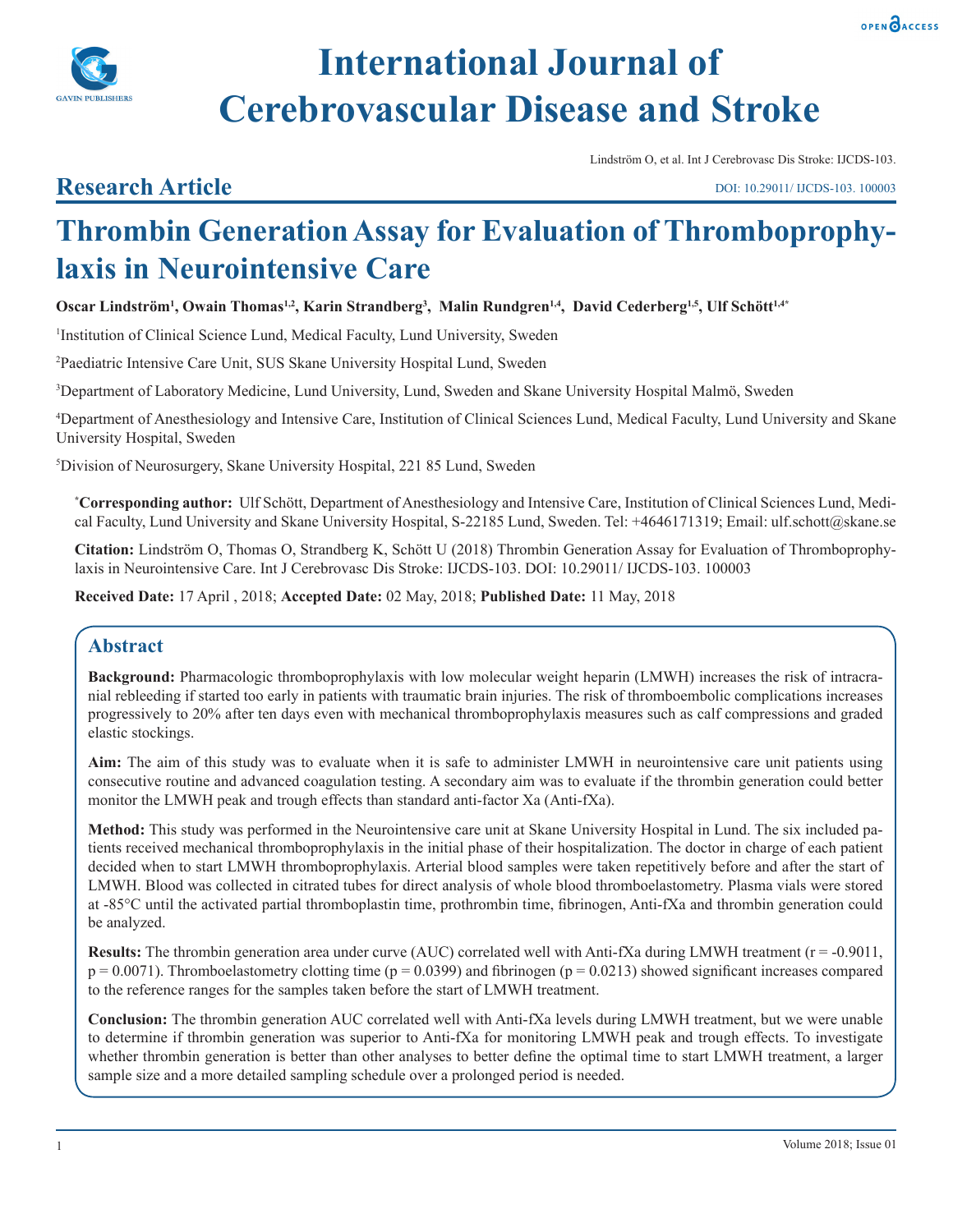## **Introduction**

Patients with intracerebral hemorrhages generally have an altered coagulation profile and often have excessive coagulation even after the bleeding has stopped. While in neurointensive care, these patients are often unconscious or sedated and lie still for long periods, potentially causing blood stasis in the deep veins [1]. Intracerebral hemorrhages are an indirect evidence of injured endothelial cells in the brain; some traumatic brain injury (TBI) patients have damaged endothelium in other parts of the body as well. The injured areas cause inflammation, increasing the concentration of acute phase reactants, making the blood even more hypercoagulative. All these factors are included in Virchow's triad, a theory that explains the pathogenesis of venous thrombosis.

Venous thromboembolism (VTE) is estimated to occur in 20% of patients with TBI, so guidelines recommend the use of mechanical and pharmacologic thromboprophylaxis [1,2]. Advanced age, excess weight and the severity of the TBI all increase the risk of VTE. In the early treatment phase after a TBI, there is a danger that the patient's intracerebral hemorrhage (ICH) might expand. Pharmacologic thromboprophylaxis with LMWH increases that risk. There is no clear evidence indicating when it is safe to initiate LMWH treatment. Most studies suggest starting LMWH between 24 to 72 hours after the trauma while monitoring the patient's progress with consecutive control computed tomography to avoid initiating LMWH in patients with an expanding ICH [2-4].

The risks and benefits of LMWH were evaluated by Dudley et al. in a retrospective study of 287 TBI patients. In that study, patients received LMWH treatment at 48 to 72 hours' post-trauma after two consecutive computed tomography scans showed no sign of intracranial hemorrhage expansion. There was a low incidence of VTE (7.3%), and only one patient (0.4%) had a symptomatic expansion of a pre-existing ICH [4]. A large observational cohort study of 2468 TBI patients compared early  $(< 72$  h) and late  $(>$ 72 h) initiation of LMWH. The patients who received early prophylaxis had lower incidences of both deep venous thrombosis (DVT) and pulmonary embolism (PE) without any increased risk of neurosurgical intervention or death [5]. Two other studies have corroborated these results [6,7]. A small randomized, doubleblinded pilot study found that patients with minor TBIs who received LMWH after a stable control computed tomography within 24 hours post trauma (34 patients) had ICH progression rates similar to the placebo group (28 patients) [8]. Norwood et al. found similar results in a prospective, single-cohort observational study including 150 patients [9]. Interestingly, Kurtoglo et al. found no significant differences in mortality or the incidence of DVT or PE in a small prospective, randomized, controlled trial on brain and spinal trauma patients who were treated with either intermittent graded pneumatic compression devices (60 patients) or LMWH

(60 patients). LMWH was administrated after a stable control computed tomography within 24 hours post trauma. There was only one exacerbation of an epidural hematoma in each group [10].

Byrne et al. found LMWH to be superior to heparin in preventing PE in patients after major trauma. Their propensitymatched analysis included 153,474 patients. The matched results were 1.4% PE in patients receiving LMWH and 2.4% PE in the group that received heparin [11]. Minshall et al. compared the safety and efficacy of heparin with the LMWH enoxaparin and found that patients who received LMWH after TBI had fewer complications. However, in that study, the patients receiving heparin had more severe TBIs, suggesting that heparin might be favored by the physicians treating those patients, perhaps due to better monitoring capabilities, a shorter half-life and and the option of reversal with protamine [3]. Dengler et al. retrospectively evaluated heparin and LMWH in TBI patients and found no difference in DVT or hemorrhage expansion using intracranial pressure monitoring devices. In that study, heparin was not reserved to the more severe TBI cases [12].

In addition to the risks discussed above, brain trauma patients can also develop an early acute coagulopathy of trauma shock (aCoTS) [13] or a later disseminated intravascular coagulation defect (DIC). DIC usually occurs 6 to 72 hours' post-trauma [14]. Both aCoTS and DIC are strong predictors of a poor outcome after TBI.

Patients with spontaneous subarachnoid hemorrhages are also at thromboembolic risk. Mechanical thromboprophylaxis is initially used in this group as LMWH treatment is often delayed due to increased intracranial bleeding following surgical aneurysm occlusion. The European stroke organization recommends LMWH treatment 12 hours after surgical aneurysm occlusion, immediately after coiling, or if DVT prophylaxis is indicated [15].

At the neurointensive care unit (NICU) in Lund, mechanical calf compression and compression stockings are initially used in TBI patients. However, no clear routine exists regarding when to start LMWH. Intracranial pressure monitoring with or without intraventricular drainage of hemorrhagic cerebrospinal fluid (CSF) also affects when LMWH treatment is started, often after catheter withdrawal. A recent retrospective study of 155 patients, however, indicated that both standard heparin and LMWH were safe to administer while using active invasive monitoring devices [12].

There are several types of LMWH. They all inhibit the common coagulation pathway by indirectly inhibiting factor Xa (fXa) and directly inhibiting factor IIa (fIIa) to varying extents as described by each type's Anti-fXa/Anti-fIIa ratio [16]. The most commonly used LMWH for thromboprophylaxis in our NICU is enoxaparin. Enoxaparin is primarily eliminated through the kidneys, making renal insufficiency an important factor for potential accumulation and thereby increased bleeding risk. Body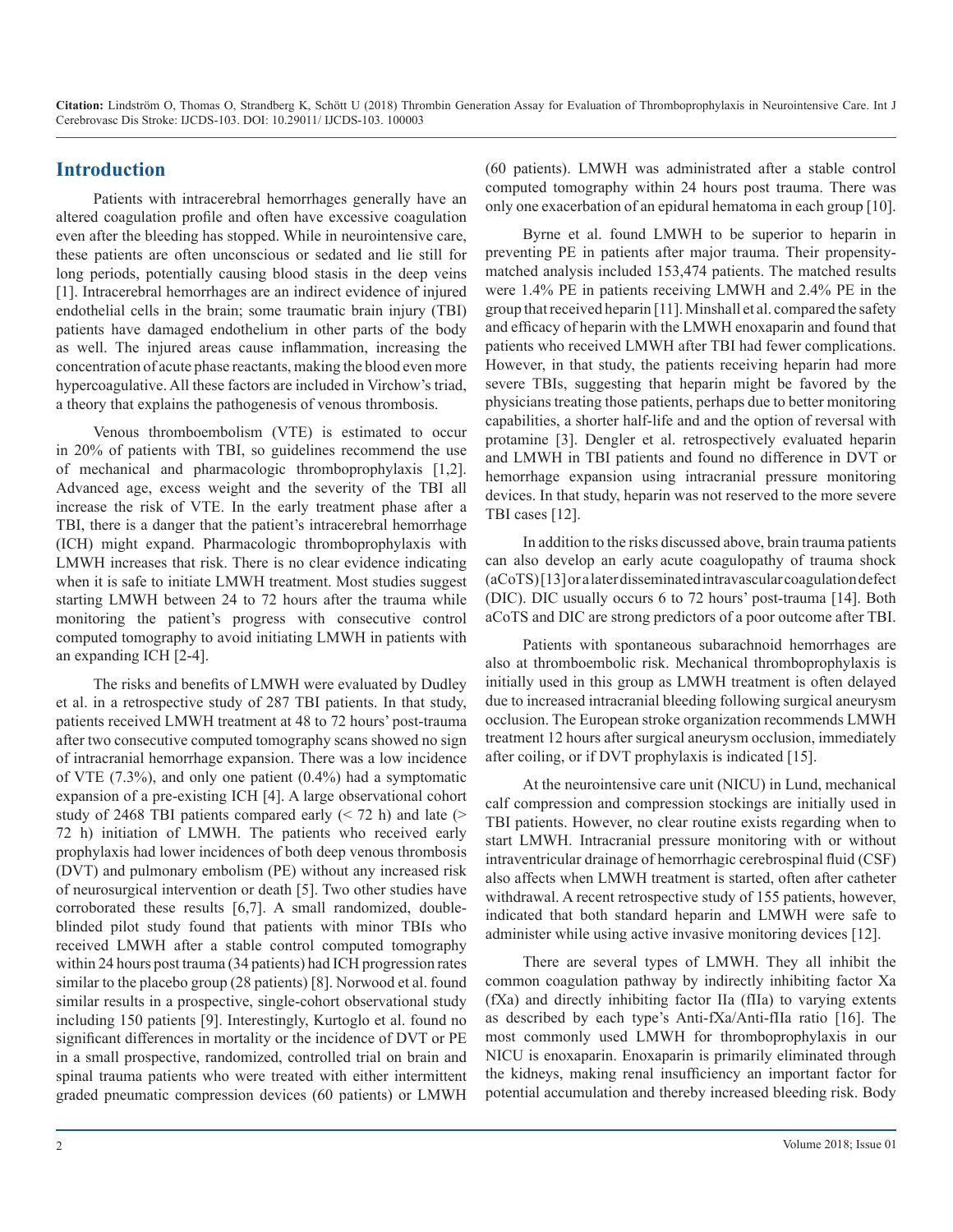weight (BW) is also known to affect the enoxaparin dose response [17], with low BW posing a risk of overdose and high BW leading to potentially insufficient thromboprophylaxis under the standard dose regimes. Individual differences in bleeding risk and dose response to LMWH further complicate this issue. Enoxaparin is generally administered by subcutaneous injection once a day, and exhibits peaks and troughs during treatment.

In this study, we measured the following routine plasma coagulation parameters from frozen plasma vials: activated partial thromboplastin time (APTT), prothrombin time (PT) and fibrinogen. In addition, the frozen plasma vials were analyzed for Anti-fXa and thrombin generation. Overall hemostatic function was tested using citrated whole blood Rotational Thromboelastometry (ROTEM).

The APTT and PT tests are routine tests in most hospitals, but they mostly represent the intrinsic (APTT) and extrinsic (PT) initiation of the coagulation cascade that comes before the common pathway. The thrombin generation assay (TGA) provides information about the total thrombin generation potential of the analyzed blood and reflects the thrombin generated in both the amplification and propagation phases of the common pathway. Theoretically, TGA should be more useful than the routine plasma coagulation assays in assessing a patient's coagulative status [18]. Fibrinogen is an acute phase reactant that can indicate hypercoagulation, but it only reflects one of the coagulation factors in the coagulation cascade. ROTEM describes the characteristics of the fibrin clot and has shown potential for use in monitoring a patient's coagulative status. A strong clot structure and a dense fibrin network indicate hypercoagulation and increased risk for VTE [19].

The current gold standard for monitoring LMWH treatment measures the Anti-fXa activity in a patient's plasma, however this method neglects its Anti-fIIa effect. TGA reflects the LMWH inhibition of both fXa and fIIa, potentially providing a better analysis that describes the full effect of the LMWH [16].

#### **Clinical Value Significance**

Patients in the NICU who have suffered from traumatic or spontaneous intracranial hemorrhage are generally subjected to delayed LMWH thromboprophylaxis treatment due to the risk of re-bleeding. There is a strong correlation between the delay in initiation of LMWH thromboprophylaxis and the frequency of VTEs. Finding better methods to determine the optimal time to initiate treatment will potentially prevent VTEs without increasing the risk of cerebral rebleeding.

#### **Aim/Objective**

The aim of this study was to evaluate when it is safe to start pharmacologic thromboprophylaxis in neurointensive care patients using consecutive routine and advanced coagulation testing. A secondary aim was to evaluate whether TGA better monitors the LMWH peak and through effects than standard Anti-fXa.

#### **Hypothesis**

The use of TGA could better define the optimal time to start LMWH thromboprophylaxis treatment than routine coagulation tests and ROTEM in neurointensive care patients and could better monitor the LMWH peak and through effects.

## **Material and Methods**

This study was performed in the NICU at Skane University Hospital in Lund. Approval was obtained from the Regional Ethical Review Board (Lund, Protocol DNR 2017/636) and signed consent was provided by the patient or a relative. Patients were sampled from September 25 through November 1 2017. The sampling period started as soon as possible after all necessary preparations had been completed. The preparations included: learning the workflow of the different professions at the NICU, creating sample protocols, practicing the study procedure, and talking to the NICU staff at meetings to provide general information about the study and to establish a means of communication. The sampling period for this master thesis stopped earlier than planned due to restricted laboratory and staff resources at the Coagulation Laboratory, Dept. of Clinical Chemistry, Division of Laboratory Medicine, Skane University Hospital, Malmoe, Sweden during November and December, limiting our ability to have the frozen plasma samples analyzed.

#### **Patients**

The following inclusion criteria were used for this study: patients aged 18 or older who had suffered a hemorrhagic TBI, non-traumatic subarachnoid bleeding or intracranial hemorrhage and who were admitted to the NICU in Lund. The exclusion criteria included: patients with a known coagulation disorder, patients with ongoing anticoagulation medication and patients with a short expected stay at the NICU. Patients who were unable to communicate in Swedish or English or who had no relatives present were also excluded.

#### **Thromboprophylaxis**

All patients included in the study received mechanical thromboprophylaxis in their initial treatment phase with Kendall SCDTM Express Sleeves (Covidien, USA) and graded elastic compression stockings (T.E.D., Covidien, USA). The doctor in charge of the patient decided when to start pharmacologic (LMWH) thromboprophylaxis with subcutaneous enoxaparin (Clexane®, Sanofi-aventis, Gentilly, France).

#### **Sampling**

Arterial blood samples were drawn from an indwelling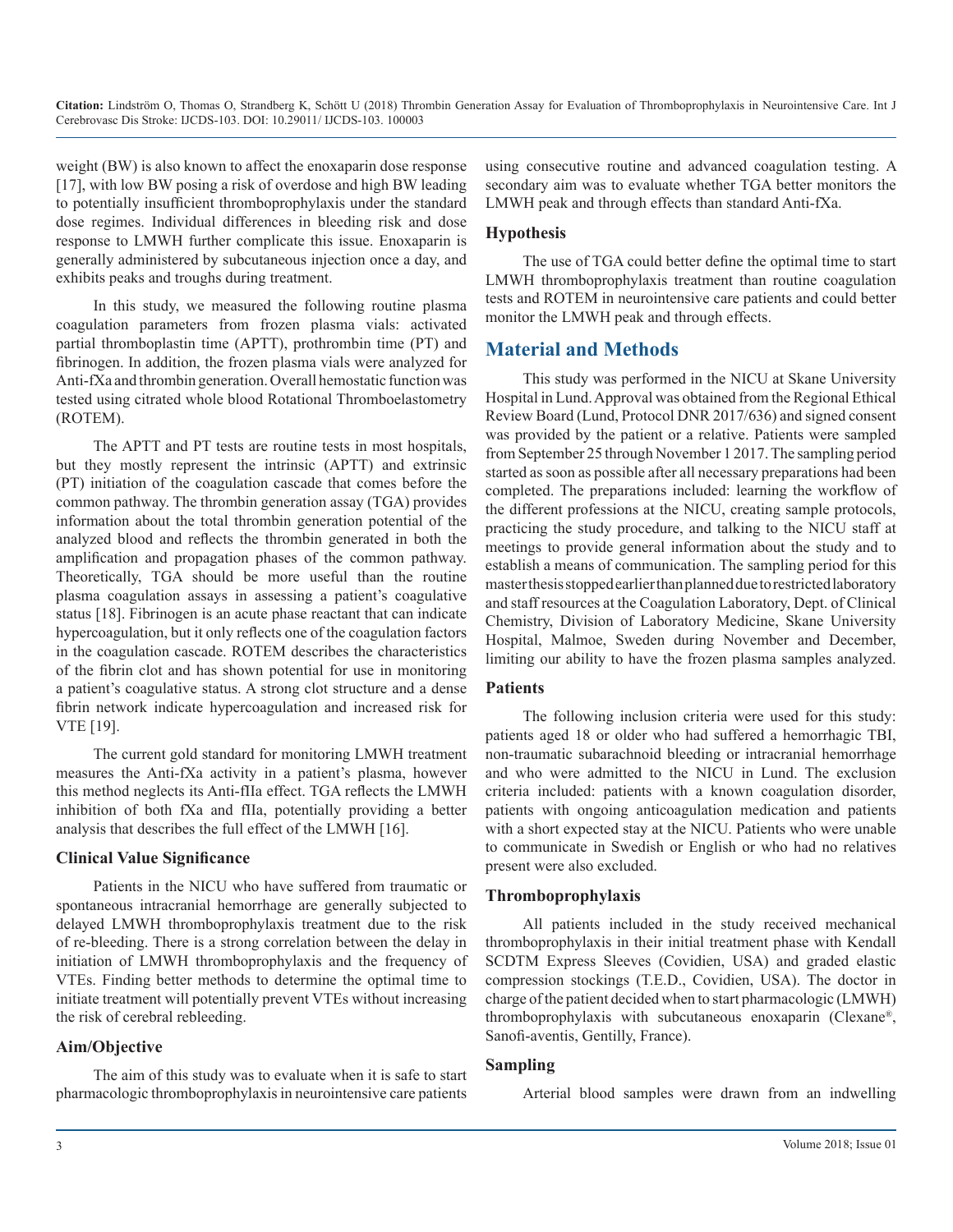radial arterial catheter with continuous flushing and a sampling membrane, eliminating the need to dispose of blood samples. Alternatively, venous blood samples were retrieved from central or peripheral venous catheters with good back-flow after disposing of the first blood (in patients without an arterial catheter).

The following sampling schedule was used. First sample: within 24 hours of arrival at the NICU. Second sample: the third day at the NICU. Third sample: the sixth day at the NICU. Fourth sample: the start of LMWH treatment, the time of which differed between patients. Fifth sample: two hours after the first LMWH injection to note the maximum effect. Sixth sample: four hours after the first LMWH injection to note the decay of the maximum effect. Seventh sample: day one after the first LMWH injection (12 to 24 hours after the first injection). Blood was collected in 4.5 mL 0.109 M citrated tubes (CTAD: Citrate + Theophylline + adenosine and Dipyridamole, BD Vacutainer Systems, Becton-Dickinson and Company, UK) for laboratory plasma and whole blood ROTEM analyses.

#### **ROTEM**

Thromboelastometry (ROTEM, TEM International GmbH, Munich, Germany) was used to measure clot formation and clot elasticity. ROTEM has a fixed sample cup with a pin that is suspended in the blood sample. After the addition of 20 μL of 0.2 M CaCl<sub>2</sub> (StartTEM) to 300  $\mu$ L of blood, coagulation was initiated by tissue factor alone (ExTEM). The pin oscillates, and its movement is registered in the coagulating sample, giving rise to a curve. Several variables were obtained from the ROTEM EXTEM curve: (1) Clotting Time (CT), the time it takes for the clot to start to form after the reagent has been added, with a reference range of 38-79 s and a Coefficient of Variation  $(CV) < 6\%$ ; (2) Clot Formation Time (CFT), the time it takes for a clot to reach a firmness of 2 mm once the reagent has been added, with a reference range of 34-159 s and  $CV < 16\%$ ; (3) alpha angle (AA), the angle of the tangent of the curve at clot firmness 20 mm, with a reference range of 63- 83 $\degree$  and CV < 1\%; and (4) the Maximum Clot Firmness (MCF) with a reference range of 50-72 mm and  $CV < 4\%$ . All samples were analyzed shortly after sampling, within 20 minutes of blood collection, while being kept at 37° C in a heating block in the NICU laboratory [20].

### **Centrifugation and Freezing**

The blood samples intended for laboratory plasma analysis were centrifuged within 20 minutes after sampling at 200 g and 20° C to obtain the plasma. The plasma was then pipetted into four separate Eppendorf Safe-Lock tubes in 0.5 ml plasma vials and stored at -86° C until the analyses could be performed.

### **Plasma Analyses**

Plasma analyses were performed at the Coagulation

Laboratory, Dept. of Clinical Chemistry, Division of Laboratory Medicine, Skane University Hospital, Malmö, Sweden on a BCS-XP automated analyzer (Siemens, Marburg, Germany). APTT was measured using Actin FSL reagent (Siemens, Marburg, Germany), reference interval:  $26-33$  s,  $CV < 4\%$ . The Owren PT assay was calibrated using International Normalized Ratio (INR) calibrators certified by the Swedish external quality assessment organization (Equalis, Uppsala, Sweden). PT-INR was performed using a combined thromboplastin reagent (Owren PT, Medirox, Sweden), reference range:  $< 1.2$ , CV  $< 5\%$ . Fibrinogen was measured with a photometric assay, Dade Thrombin, (Siemens), reference range: 2-4  $g/L$ ,  $CV < 6\%$ . Anti-fXa activity was quantified with Coamatic Heparin (Chromogenic, Instrumentation Laboratories, Bedford, USA), CV < 8%. Peak range with LMWH thromboprophylaxis dose; 0.2-0.5 kIU/L.

Thrombin generation (endogenous thrombin potential) was measured on a Ceveron Alpha instrument using the TGA reagent B (RB) (containing 2 pM human tissue factor) and tissue-factor rich TGA reagent C high (RCH) (containing 5 pM human tissue factor) to obtain the variables of lag time, thrombin peak and area under the curve (AUC) for both reagents. The Coagulation Laboratory, Dept. of Clinical Chemistry, Division of Laboratory Medicine, Skane University Hospital, Malmoe has defined reference intervals for the different TGA parameters using the RB and RCH reagents: RB lag time: 5.2-11.3 min, RB thrombin peak: 36–372 nmol/L, RB AUC: 1538-2652 nmol/L; RCH lag time: 2.2-3.4 min, RCH thrombin peak: 6-459 nmol/L, RCH AUC: 1195-2568 nmol/L.

### **Clinical Data Collection**

The registered parameters were: (1) patient diagnosis (traumatic brain injury, subarachnoid hemorrhage or intracranial bleeding); (2) time from admission to start of enoxaparin treatment; (3) type of surgery or coiling; (4) radiological diagnosis of intracranial bleeding; and (5) intraventricular drainage of hemorrhagic CSF.

### **Statistical Analysis**

Excel was used to store the acquired data. GraphPad Prism (GraphPad Software, La Jolla, CA) was used for the statistical analyses, tables and diagrams of the acquired data. The Spearman's rank correlation test was used to evaluate correlations, using two tailed p-values with statistical significance set at  $p \le 0.05$ . The Kruskall-Wallis test was used to determine if the change between sampling points was significant, with significance set at  $p < 0.05$ .

## **Results**

Six patients were included during the study sampling period. The study group included four males and two females, with a median age of 65.5 (range 58-74) and a median weight of 95.5 kg (range 63-115). All patients had creatinine levels  $\leq 83 \text{ µmol/L}$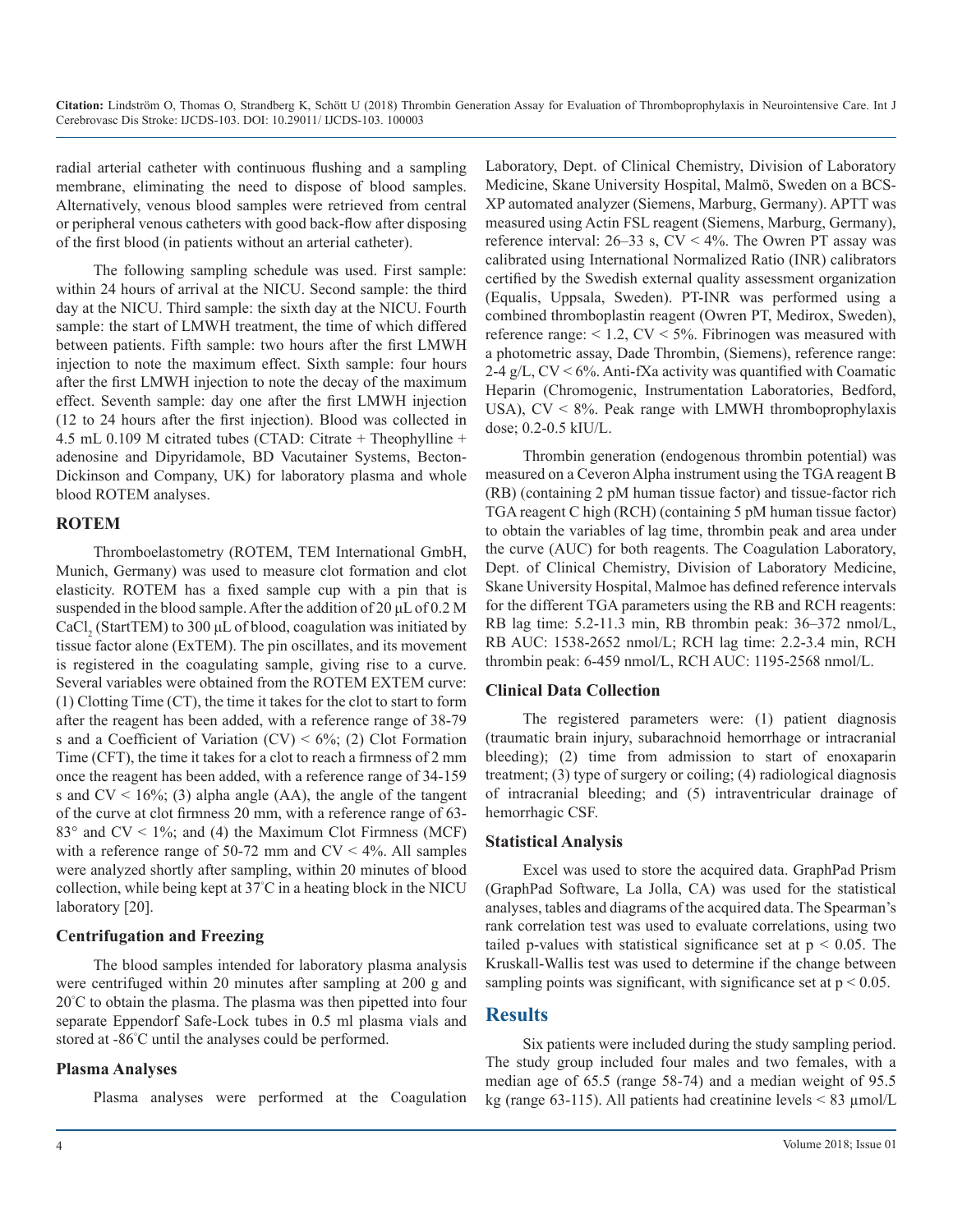(range 39-83) (Table 1). None of the patients developed DVT or PE. The N-values for the sample points varied from 2-6. Fully completed sampling schedules, including initiation of LMWH treatment (samples 1-7), was attained in one ICH patient (a 61 year-old male, 92 kg) and one TBI patient (a 58-year-old male, 115 kg) (Appendix). None of the patients received LMWH treatment before the third sample (day six at the NICU).

| Patient | <b>Sex</b> | Age | Weight<br>(Kg) | Creatinine $(\mu$ mol/L) |
|---------|------------|-----|----------------|--------------------------|
|         | М          | 70  | 99             | 79                       |
| 2       | M          | 61  | 92             | 74                       |
|         | М          | 74  | 63             | 62                       |
| 4       | M          | 58  | 115            | 57                       |
|         | F          | 70  | 66             | 39                       |

|--|--|--|--|--|--|--|

**Table 1:** Demographic data of all patients included in the study. Patient number, sex male (M) or female (F), age, weigh and plasma creatinine at admission.

#### **Thrombin Generation**

None of the TGA parameters showed any significant change between sample 1 and sample 4 (before the initiation of LMWH treatment). The thrombin peak and AUC values dipped post LMWH injection (samples 5 and 6) and increased between the samples taken four hours post LMWH injection (sample 6) and the samples taken the next day (sample 7) for both the TBI and the ICH patients. The lag time (RCH reagent) medians for all patients deviated from the normal reference range; all other medians were within the normal reference ranges (Figure.1).



**Figure 1:** Thrombin generation lag time (Y-axis: Minutes (Min)), Thrombin peak (Y-axis Nano mole per litre (nmol/L)) and Area under the curve (AUC) (Y-axis: nmol/L) values for groups: All patients (median), one traumatic Brain Injury (TBI) patient and one Intra cranial haemorrhage (ICH) patient. Full line represents reagent B (RB), dotted line represents reagent C high (RCH) in all graphs. Left X-axis: Time from admission, Day 1: within 24 hours from admission to NICU, n=6. Day 3: n=5. Day 6: n=3. Right X-axis: Time in relation to first low molecular weight heparin (LMWH) injection, Base line: Immediately before first LMWH injection, n=2. Two hours: Two hours after first LMWH injection, n=2. Four hours: Four hours after first LMWH injection, n=2. Next day: 12-24h after first LMWH injection, n=2. None of the patients received LMWH treatment before day six. Min-max ranges are stated in appendix.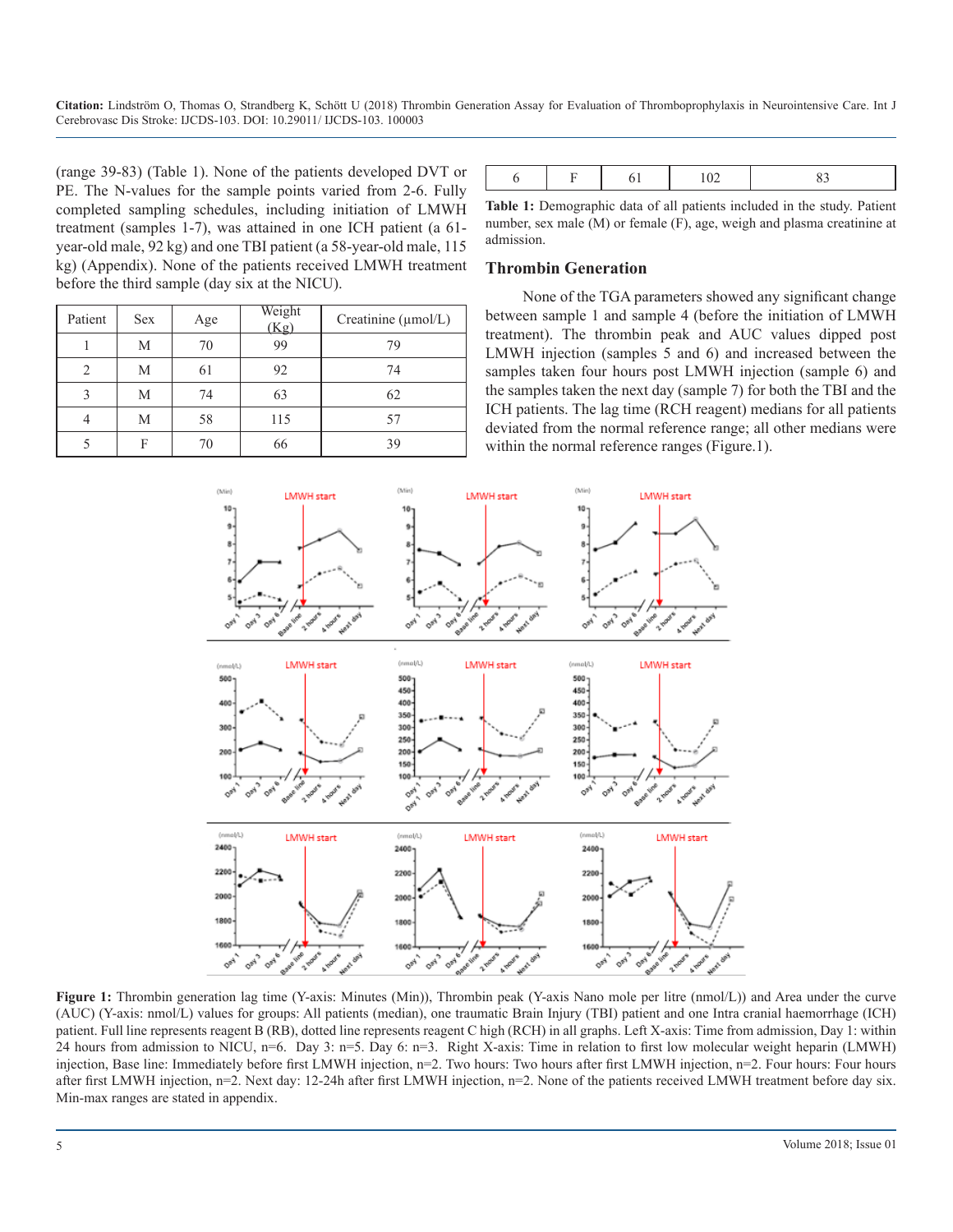#### **Anti-fXa**

The medians for all the sample points were zero except for sample points 5-7 in the two patients receiving LMWH. The results showed an increase of Anti-fXa inhibition at 2 h (sample 5) and 4 h (sample 6) post LMWH injection (Figure.2).



**Figure 2:** Anti-fXa measurements from two patients, one after traumatic brain injury (TBI) and one after intracranial haemorrhage (ICH). X-axis: Baseline: Immediately before first low molecular weight heparin (LMWH) injection. 2 hours: Two hours after first LMWH injection. 4 hours: Four hours after first LMWH injection. Next day: 12-24h after the first LMWH injection. Y-axis: Thousand international units per litre (kIU/L).

#### **Rotem Extem**

The CFT and MCF parameters indicated a stronger coagulation, but all values were within the normal reference ranges after the initial sample point until the initiation of LMWH treatment: CFT  $(57.6\%$  decrease,  $p = 0.0017$ , samples 1-4) and MCF (54.2% increase,  $p = 0.0031$ , samples 1-4). Only CT deviated from its normal reference range  $(24.5\%$  increase,  $p = 0.0399$ , samples 1-4) (Figure 3).



**Figure 3:** Rotational thromboelastometry parameters: Clotting time (CT) (Y-axis: Seconds (Sec)) , Clot formation time (CFT)(Y-axis: Sec), Alpha angle  $(AA)(Y-axis: Degrees (°)$  and Maximum clot firmness  $(MCF)$ (Y-axis: millimetre (mm)) median values for all patients. Left X-axis: Time from admission. Day 1: within 24 hours from admission to NICU, n=6. Day 3: n=5. Day 6: n=3. Right X-axis: Time in relation to first low molecular weight heparin (LMWH) injection: Base line: Immediately before first LMWH injection, n=2. Two hours: Two hours after first LMWH injection, n=2. Four hours: Four hours after first LMWH injection, n=2. Next day: 12-24h after first LMWH injection, n=2. None of the patients received LMWH treatment before day six. Min-max ranges are stated in the appendix. Normal reference ranges are toned.

#### **Standard Coagulation Tests**

The fibrinogen levels were above the reference range from the start and increased from samples 1 to 4 (62% increase,  $p = 0.0213$ ), but the APTT and PT-INR values stayed within their reference ranges for all samples without any significant change (Figure 4).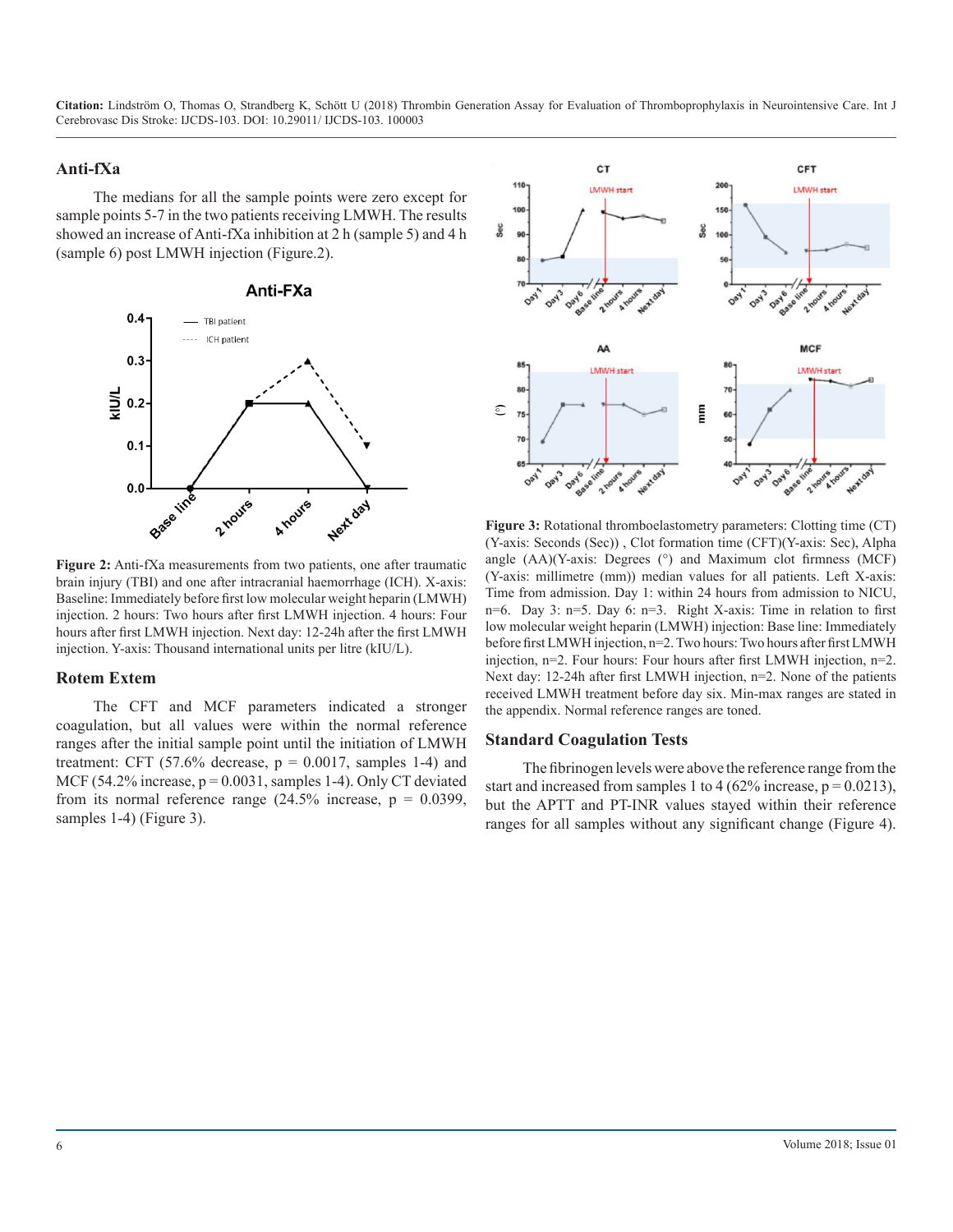

**Figure 4:** Fibrinogen (Y-axis: Grams per litre (g/L)), Activated Partial Thromboplastin Time (APTT) (Y-axis: Seconds (sec)) and prothrombin time international normalized ratio (INR) (Y-axis: PT-INR median values for all patients. Left X-axis: Time from admission. Day 1: within 24 hours from admission to NICU, n=6. Day 3: n=5. Day 6: n=3. Right X-axis: Time in relation to first Low Molecular Weight Heparin (LMWH) injection: Base line: Immediately before first LMWH injection, n=2. Two hours: Two hours after first LMWH injection, n=2. Four hours: Four hours after first LMWH injection, n=2. Next day: 12-24h after first LMWH injection, n=2. None of the patients received LMWH treatment before day six. Min-max ranges are stated in appendix.

#### **TGA and Anti-fXa Correlation**

The thrombin peak values and AUC using the RCH reagent showed the best correlation with Anti-fXa in the sample series ranging from just before the first LWMH injection (sample 4) to the day after (sample 7) ( $r = -0.9011$ ,  $p = 0.0071$ ). AUC using the RB reagent also correlated with Anti-fXa in this sample series ( $r =$  $-0.801$ ,  $p = 0.0321$ ). No significant correlation was found between Anti-fXa and the thrombin peak using the RB reagent or with lag time using either reagent in this sample series (Figure 5).



**Figure 5:** Correlations between Thrombin generation (TGA) parameters and Anti-FXa with RB/RCH reagents.

#### **TGA and ROTEM correlation**

The TGA lag time and ROTEM clotting time correlated significantly, albeit with a weak correlation coefficient using RB and RCH reagents; RB  $(r = 0.5391, p = 0.0096)$  and RCH  $(r = 0.497, p = 0.0186)$ . No other correlations between TGA and ROTEM were significant.

#### **Discussion**

Both the TGA thrombin peak and AUC parameters correlated well with Anti-fXa during LMWH treatment, indicating that both could be used to monitor LMWH treatment. However, due to the small sample size of the present study, too few samples having been taken during LMWH treatment, and no included patients suffering from DVT or PE, we were unable to determine which analysis was better.

All ROTEM parameters except for CT moved toward increased coagulation from sample 1, even though they varied in significance within their normal reference values. Fibrinogen levels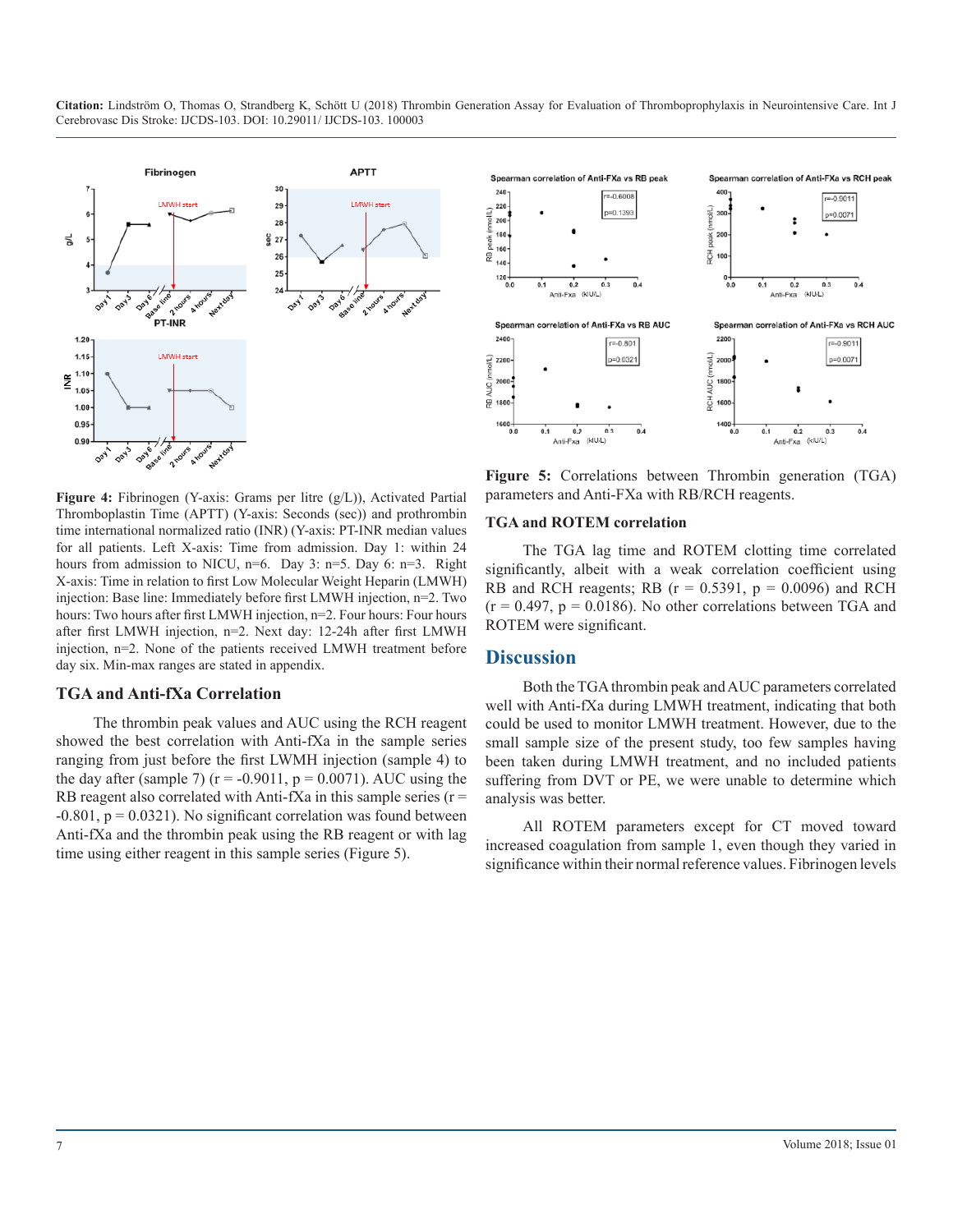increased above the reference range toward hypercoagulation. No TGA parameters changed significantly from admission until the start of LMWH treatment (samples 1-4), likely due to the sample size being too small to show a general change of coagulation in this population. However unlikely, this could also mean that our hypothesis that TGA could better define the optimal LMWH start time in these patients was false. To further investigate this issue, a larger sample size with more sample points over a prolonged period are needed.

It is worth noting that even though TGA and Anti-fXa correlated well in this study, LMWH inhibits both fXa and fIIa. These effects are expected to be reflected in the TGA (thrombin peak and AUC) values, theoretically providing a more accurate display of LMWH activity [16].

Fibrinogen was the only studied plasma parameter where the median values for all patients indicated a general progression of hypercoagulability over time. All other medians from the plasma analyses that we studied were within or very close to normal reference ranges. One explanation for these findings is that fibrinogen is an acute phase reactant, and all the included patients had at least suffered from an ICH. Some of the TBI patients had more substantial injuries that would have triggered elevated fibrinogen [21].

Most of the ROTEM parameters and the APTT and PT-INR plasma analyses moved toward the lower range of normal values, indicating hypercoagulability, from the first sample until the last sample before the initiation of LMWH treatment (sample 4). These results corroborate findings in other studies of TBI patients [22,23]. It has been suggested that the pathophysiology behind the hypercoagulability demostrated by ROTEM (in addition to the fibrinogen acute phase response) involves platelet hyperactivity and extracellular vesicles [24]. The increased use of ROTEM-CT in the initial treatment phase could help to demonstrate the protein C hypothesis of acute coagulopathy of trauma [25], balancing the other signs of hypercoagulability as defined by Grainger et al [19].

A recent trauma study reported that although TGA parameters indicated hypercoagulable states, they did not identify patients with DVT or PE [26]. This was also true for viscoelastic tests [23]. Hincker et al. identified a preoperative hypercoagulable ROTEM both with thromboplastin reagent InTEM and tissue factor reagent ExTEM activated profiles (CFT, AA and MCF) in 10 out of 333 non-cardiac surgery patients who developed postoperative DVTs even after LMWH or heparin thromboprophylaxis. There was no indication of this hypercoagulation in the APTT, PT-INR or platelet count analyses [27].

In TBI patients and other trauma patients, alcohol can induce a hypocoagulable thromboelastographic (TEG, an alternative viscoelastic system) profile in the initial trauma setting, explaining

the DVT-reducing effect of alcohol [28]. None of our patients had alcohol intake at the first sampling point, but ROTEM can also detect this alcohol induced coagulopathy [29].

Subarachnoid hemorrhage patients also develop thromboses and are hypercoagulable [30]. The mechanisms underlying their conditions involve an imbalance in tissue factor, tissue factor pathway inhibitor (TFPI) and activated protein C (APC), differing from that of TBI patients. TEG has been reported to identify DVT patients who have a shorter r time (a variable that corresponds to the ROTEM CT) [30]. In our patients, CT was prolonged out of its normal range (as discussed above), but we had no incidences of DVT or PE in our small sample size. It will be interesting to see if we can corroborate this finding, e.g., a short ROTEM-CT in DVT or PE patients, during the extension of this study.

A much larger sample size is needed to prove our hypotheses that TGA is superior to the standard coagulation tests, that ROTEM is preferable for monitoring hypo- and hypercoagulability, and that TGA is more suitable than Anti-fXa for monitoring the peak and through effects of LMWH. The present study will continue until 40 TBI cases with full sampling schedules have been included. Hopefully, this will provide information from at least eight patients with DVT or PE, so that we can analyze the predictability, sensitivity and specificity of TGA and ROTEM for such complications.

A current problem with TGA is the lack of general reference values [18,31]. The values differ between laboratories, making comparisons difficult. However, if future studies can prove that TGA is superior to the routine coagulation analyses (that rely on ROTEM and Anti-fXa for monitoring hypercoagulation and the LMWH dose response), TGA will likely become more standardized. A whole blood point of care TGA is under development that could transform it from a research assay to a global test. This development could also remove the time-consuming centrifugation and plasma pipetting steps [32].

The biggest limitations of the present study were the small sample size and the short sampling schedule. During the shorter than anticipated sampling period, the NICU at Skane University Hospital in Lund treated relatively few patients of interest to this study, resulting in only one included TBI patient and one included ICH patient who stayed through all the sample points. The other patients never started LMWH treatment due to a range of factors, including: high ICP with the possible need for immediate craniotomy, swift recovery, mobility without the need for LMWH thromboprophylaxis, transfer to another hospital, and death. Another difficulty in including patients for this study was that most of the NICU patients of interest were unconscious or sedated, making it hard to obtain consent if no relatives were present.

A sample schedule with a longer sampling period would have captured coagulation changes beyond the first six days. The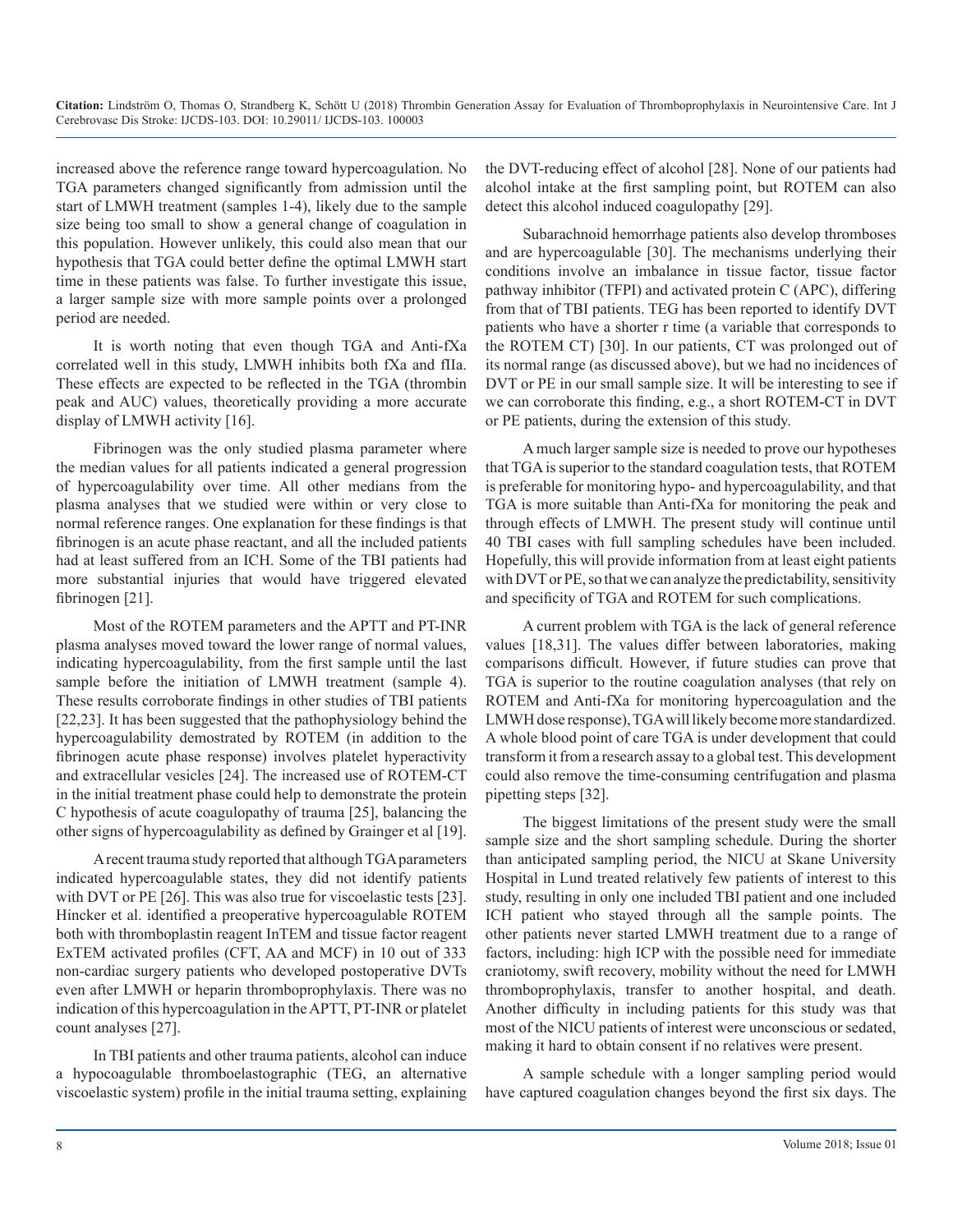study would also have benefited from more sampling points during LMWH treatment to provide more detail on the relationship between TGA and Anti-fXa when monitoring the peak and trough effects of LMWH.

[The limited number of patients in this pilot study greatly](https://www.ncbi.nlm.nih.gov/pubmed/15457363)  affected the power of the study, making any results indicative rather than conclusive. With a larger study group, it might be possible to use the TGA parameters to observe changes in hyper- or [hypocoagulation and to study how these factors change over time.](https://www.ncbi.nlm.nih.gov/pubmed/27906870)

#### **Conclusion**

The TGA parameters AUC and thrombin peak correlated well with Anti-fXa activity during LMWH treatment. We were not able to determine if TGA was superior to Anti-fXa in monitoring the LMWH peak and trough effects. To investigate if TGA is better [than other analyses in monitoring coagulative changes over time](https://www.ncbi.nlm.nih.gov/pubmed/22087841)  in NICU patients and to explore whether TGA could better define the optimal time to start LMWH treatment, a larger sample size and a more detailed sampling schedule over a prolonged period are needed.

#### **References**

- [Kaufman H, Satterwhite T, McConnell B, Costin B, Borit A, et al. \(1983\)](https://www.ncbi.nlm.nih.gov/pubmed/6226216) [Deep Vein Thrombosis and Pulmonary Embolism in Head Injured Pa](https://www.ncbi.nlm.nih.gov/pubmed/6226216)[tients. Angiology 34: 627-638.](https://www.ncbi.nlm.nih.gov/pubmed/6226216)
- 2. [Haddad S, Arabi Y. \(2012\) Critical care management of severe trau](https://www.ncbi.nlm.nih.gov/pubmed/22304785)[matic brain injury in adults. Scandinavian Journal of Trauma, Resusci](https://www.ncbi.nlm.nih.gov/pubmed/22304785)[tation and Emergency Medicine 20: 12.](https://www.ncbi.nlm.nih.gov/pubmed/22304785)
- 3. [Minshall C, Eriksson E, Leon S, Doben A, McKinzie B, et al. \(2011\)](https://www.ncbi.nlm.nih.gov/pubmed/21825943)  [Safety and Efficacy of Heparin or Enoxaparin Prophylaxis in Blunt](https://www.ncbi.nlm.nih.gov/pubmed/21825943)  [Trauma Patients with a Head Abbreviated Injury Severity Score >2.](https://www.ncbi.nlm.nih.gov/pubmed/21825943)  [The Journal of Trauma: Injury, Infection, and Critical Care 71: 396-400.](https://www.ncbi.nlm.nih.gov/pubmed/21825943)
- 4. [Dudley R, Aziz I, Bonnici A, Saluja R, Lamoureux J, et al. \(2010\) Early](https://www.ncbi.nlm.nih.gov/pubmed/20939698) [Venous Thromboembolic Event Prophylaxis in Traumatic Brain Injury](https://www.ncbi.nlm.nih.gov/pubmed/20939698)  [with Low-Molecular-Weight Heparin: Risks and Benefits. Journal of](https://www.ncbi.nlm.nih.gov/pubmed/20939698)  [Neurotrauma 27: 2165-2172.](https://www.ncbi.nlm.nih.gov/pubmed/20939698)
- 5. [Byrne J, Mason S, Gomez D, Hoeft C, Subacius H, et al. \(2016\) Timing](https://www.ncbi.nlm.nih.gov/pubmed/27453296)  [of Pharmacologic Venous Thromboembolism Prophylaxis in Severe](https://www.ncbi.nlm.nih.gov/pubmed/27453296)  [Traumatic Brain Injury: A Propensity-Matched Cohort Study. Journal of](https://www.ncbi.nlm.nih.gov/pubmed/27453296) [the American College of Surgeons 223: 621-631.](https://www.ncbi.nlm.nih.gov/pubmed/27453296)
- 6. [Koehler D, Shipman J, Davidson M, Guillamondegui O. \(2011\) Is Early](https://www.ncbi.nlm.nih.gov/pubmed/21307729)  [Venous Thromboembolism Prophylaxis Safe in Trauma Patients with](https://www.ncbi.nlm.nih.gov/pubmed/21307729)  [Intracranial Hemorrhage. The Journal of Trauma: Injury, Infection, and](https://www.ncbi.nlm.nih.gov/pubmed/21307729)  [Critical Care 70: 324-329.](https://www.ncbi.nlm.nih.gov/pubmed/21307729)
- 7. [Jamjoom A, Jamjoom A. \(2013\) Safety and Efficacy of Early Pharma](https://www.ncbi.nlm.nih.gov/pubmed/23517138)[cological Thromboprophylaxis in Traumatic Brain Injury: Systematic](https://www.ncbi.nlm.nih.gov/pubmed/23517138) [Review and Meta-Analysis. Journal of Neurotrauma 30: 503-511.](https://www.ncbi.nlm.nih.gov/pubmed/23517138)
- 8. [Phelan H, Wolf S, Norwood S, Aldy K, Brakenridge S, et al. \(2012\) A](https://www.ncbi.nlm.nih.gov/pubmed/22914079)  [randomized, double-blinded, placebo-controlled pilot trial of anticoag](https://www.ncbi.nlm.nih.gov/pubmed/22914079)[ulation in low-risk traumatic brain injury. Journal of Trauma and Acute](https://www.ncbi.nlm.nih.gov/pubmed/22914079)  [Care Surgery 73: 1434-1441.](https://www.ncbi.nlm.nih.gov/pubmed/22914079)
- 9. [Norwood SH, McAuley CE,](https://www.ncbi.nlm.nih.gov/pubmed/12049541) Berne JD, Vallina VL, Kerns DB, et al. ([2002\) Prospective Evaluation of the Safety of Enoxaparin Prophy](https://www.ncbi.nlm.nih.gov/pubmed/12049541)[laxis for Venous Thromboembolism in Patients with Intracranial Hem](https://www.ncbi.nlm.nih.gov/pubmed/12049541)[orrhagic Injuries. Archives of Surgery 137: 696-701.](https://www.ncbi.nlm.nih.gov/pubmed/12049541)
- 10. [Kurtoglu M, Yanar H, Bilsel Y, Guloglu R, Kizilirmak S, et al. \(2004\) Ve](https://www.ncbi.nlm.nih.gov/pubmed/15457363)nous Thromboembolism Prophylaxis after Head and Spinal Trauma: [Intermittent Pneumatic Compression Devices Versus Low Molecular](https://www.ncbi.nlm.nih.gov/pubmed/15457363)  [Weight Heparin. World Journal of Surgery. 28: 807-811.](https://www.ncbi.nlm.nih.gov/pubmed/15457363)
- 11. [Byrne J, Geerts W, Mason S, Gomez D, Hoeft C, et al. \(2017\) Ef](https://www.ncbi.nlm.nih.gov/pubmed/27906870)fectiveness of low-molecular-weight heparin versus unfractionated [heparin to prevent pulmonary embolism following major trauma. Jour](https://www.ncbi.nlm.nih.gov/pubmed/27906870)[nal of Trauma and Acute Care Surgery 82: 252-262.](https://www.ncbi.nlm.nih.gov/pubmed/27906870)
- 12. [Dengler B, Mendez-Gomez P, Chavez A, Avila L, Michalek J, et al.](https://www.ncbi.nlm.nih.gov/pubmed/27350548) [\(2016\) Safety of Chemical DVT Prophylaxis in Severe Traumatic Brain](https://www.ncbi.nlm.nih.gov/pubmed/27350548)  [Injury with Invasive Monitoring Devices. Neurocritical Care 25: 215-](https://www.ncbi.nlm.nih.gov/pubmed/27350548) [223.](https://www.ncbi.nlm.nih.gov/pubmed/27350548)
- 13. [Johansson P, Sørensen A, Perner A, Welling K, Wanscher M, et al.](https://www.ncbi.nlm.nih.gov/pubmed/22087841) (2011) Disseminated intravascular coagulation or acute coagulopathy [of trauma shock early after trauma? An observational study. Critical](https://www.ncbi.nlm.nih.gov/pubmed/22087841) [Care 15: 272.](https://www.ncbi.nlm.nih.gov/pubmed/22087841)
- 14. [Mukhopadhyay A, Chhabra G, Sharma S, Subramanian A, Agrawal](https://www.ncbi.nlm.nih.gov/pubmed/23960374)  [D, et al. \(2013\) Coagulopathy as prognostic marker in acute traumatic](https://www.ncbi.nlm.nih.gov/pubmed/23960374)  [brain injury. Journal of Emergencies Trauma and Shock 6: 180-185.](https://www.ncbi.nlm.nih.gov/pubmed/23960374)
- 15. [Steiner T, Juvela S, Unterberg A, Jung C, Forsting M, et al. \(2013\) Eu](https://www.ncbi.nlm.nih.gov/pubmed/23406828)[ropean Stroke Organization Guidelines for the Management of Intrac](https://www.ncbi.nlm.nih.gov/pubmed/23406828)[ranial Aneurysms and Subarachnoid Haemorrhage. Cerebrovascular](https://www.ncbi.nlm.nih.gov/pubmed/23406828)  [Diseases 35: 93-112.](https://www.ncbi.nlm.nih.gov/pubmed/23406828)
- 16. [Thomas O, Lybeck E, Strandberg K, Tynngård N, Schött U. \(2015\)](https://www.ncbi.nlm.nih.gov/pubmed/25625201)  [Monitoring Low Molecular Weight Heparins at Therapeutic Levels:](https://www.ncbi.nlm.nih.gov/pubmed/25625201)  [Dose-Responses of, and Correlations and Differences between aPTT,](https://www.ncbi.nlm.nih.gov/pubmed/25625201) [Anti-Factor Xa and Thrombin Generation Assays. PLOS ONE 10:](https://www.ncbi.nlm.nih.gov/pubmed/25625201)  [e0116835.](https://www.ncbi.nlm.nih.gov/pubmed/25625201)
- 17. [Costantini T, Min E, Box K, Tran V, Winfield R, et al. \(2013\) Dose ad](https://www.ncbi.nlm.nih.gov/pubmed/23271087)[justing enoxaparin is necessary to achieve adequate venous throm](https://www.ncbi.nlm.nih.gov/pubmed/23271087)[boembolism prophylaxis in trauma patients. Journal of Trauma and](https://www.ncbi.nlm.nih.gov/pubmed/23271087)  [Acute Care Surgery 74: 128-135.](https://www.ncbi.nlm.nih.gov/pubmed/23271087)
- 18. [Duarte R, Ferreira C, Rios D, Reis H, Carvalho M. \(2017\) Thrombin](https://www.ncbi.nlm.nih.gov/pmc/articles/PMC5568585/)  [generation assays for global evaluation of the hemostatic system: per](https://www.ncbi.nlm.nih.gov/pmc/articles/PMC5568585/)[spectives and limitations. Revista Brasileira de Hematologia e Hemot](https://www.ncbi.nlm.nih.gov/pmc/articles/PMC5568585/)[erapia 39: 259-265.](https://www.ncbi.nlm.nih.gov/pmc/articles/PMC5568585/)
- 19. [Gorlinger K, Dirkmann D, Solomon C, Hanke A. \(2012\) Fast inter](https://www.ncbi.nlm.nih.gov/pubmed/23112213)[pretation of thromboelastometry in non-cardiac surgery: reliability in](https://www.ncbi.nlm.nih.gov/pubmed/23112213) [patients with hypo-, normo-, and hypercoagulability. British Journal of](https://www.ncbi.nlm.nih.gov/pubmed/23112213) [Anaesthesia 110: 222-230.](https://www.ncbi.nlm.nih.gov/pubmed/23112213)
- 20. [Theusinger O, Nürnberg J, Asmis L, Seifert B, Spahn D. \(2010\) Rota](https://www.ncbi.nlm.nih.gov/pubmed/19747838)[tion thromboelastometry \(ROTEM®\) stability and reproducibility over](https://www.ncbi.nlm.nih.gov/pubmed/19747838)  [time. European Journal of Cardio Thoracic Surgery 37: 677-683.](https://www.ncbi.nlm.nih.gov/pubmed/19747838)
- 21. [Erlandsson E, Winstedt D, Tornqvist F, Frigyesi A, Schött U. \(](https://www.ncbi.nlm.nih.gov/pubmed/22165181)2011) [Fibrinogen--critical factor in massive bleeding. A retrospective study of](https://www.ncbi.nlm.nih.gov/pubmed/22165181) [management in trauma. Lakartidningen 108: 2219-2223.](https://www.ncbi.nlm.nih.gov/pubmed/22165181)
- 22. [Phelan H. \(2012\) Pharmacologic Venous Thromboembolism Prophy](https://www.ncbi.nlm.nih.gov/pubmed/22651698)[laxis after Traumatic Brain Injury: A Critical Literature Review. Journal](https://www.ncbi.nlm.nih.gov/pubmed/22651698) [of Neurotrauma 29: 1821-1828.](https://www.ncbi.nlm.nih.gov/pubmed/22651698)